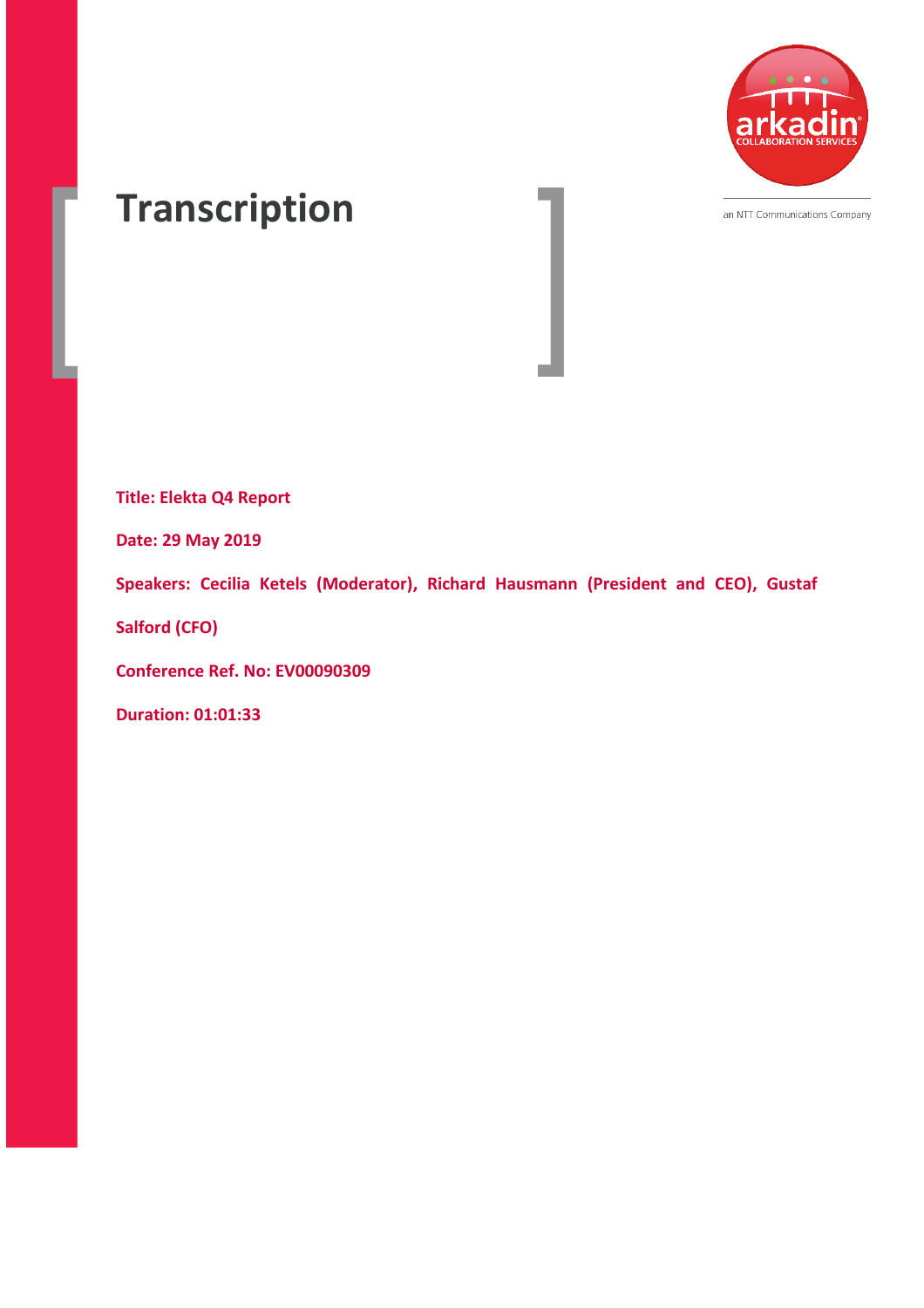

# Presentation

# Operator

Welcome to the Elekta Q4 Report. For the first part of this call all participants will be in a listen only mode and afterwards there'll be a question and answer session. I will now hand over to Cecilia Ketels. Please begin.

# Cecilia Ketels

Thank you very much. A warm welcome to Elekta's conference call, following the publication of our year-end report. I am Cecilia Ketels, the new head of investor relations at Elekta. So if you have questions that arise after this call please don't hesitate to call me. But questions arising during the call you can of course ask and get answered at the Q&A session at the end of this presentation. With me here in Stockholm, we have Richard Hausmann, Elekta's CEO, and Gustaf Salford, our CFO, who will be presenting our results. On the screen you can see today's agenda. Richard will start by presenting our development and highlights both in the first quarter and for the full year. Then Gustaf will give you more details on the financials. And at the end, Richard will summarize the key findings.

---

But before we start, let me just remind you that some of the information discussed on this call, including our projections regarding revenue, operating result, cash flow as well as products and product development, contain forward-looking statements. These statements involve risks and uncertainties that may cause actual results to differ materially from those set forth in the statements.

With that, I hand over to Richard

# Richard Hausmann

Thank you very much Cecilia and good morning everyone. Before I walk you through our latest development, let me start by stating what Elekta is.

We do precision radiation medicine and we are convinced that this will continue to drive our growth in the years to come.

We will work with the ability to treat exactly what a tumor is, saving surrounding tissues reducing side effects on the patient. Elekta has a history of innovation in this area with products and technologies such as Leksell Gamma Knife, VMAT, IGRT and most recently with our Unity, which combines high field MR imaging and high precision linac treatment. These help to deliver optimal, individualized treatments for every patient.

With the word radiation we focus on providing unmatched competence and expertise based on our heritage and catering to the global and increasing need for radiation therapy, a very cost-efficient cancer treatment. As a company we are committed to bringing high quality treatment to people in need anywhere around the world.

And with our focus on the word medicine we support cancer patient and clinicians throughout the treatment pathway through our market leading OIS software package MOASIQ Plaza, enabling better decisions and driving continuous learning and improvement of treatments and outcomes. We are convinced that precision is also realized with proper software modus and that software alone can fight cancer by improving outcomes, for example adhering to standard of care.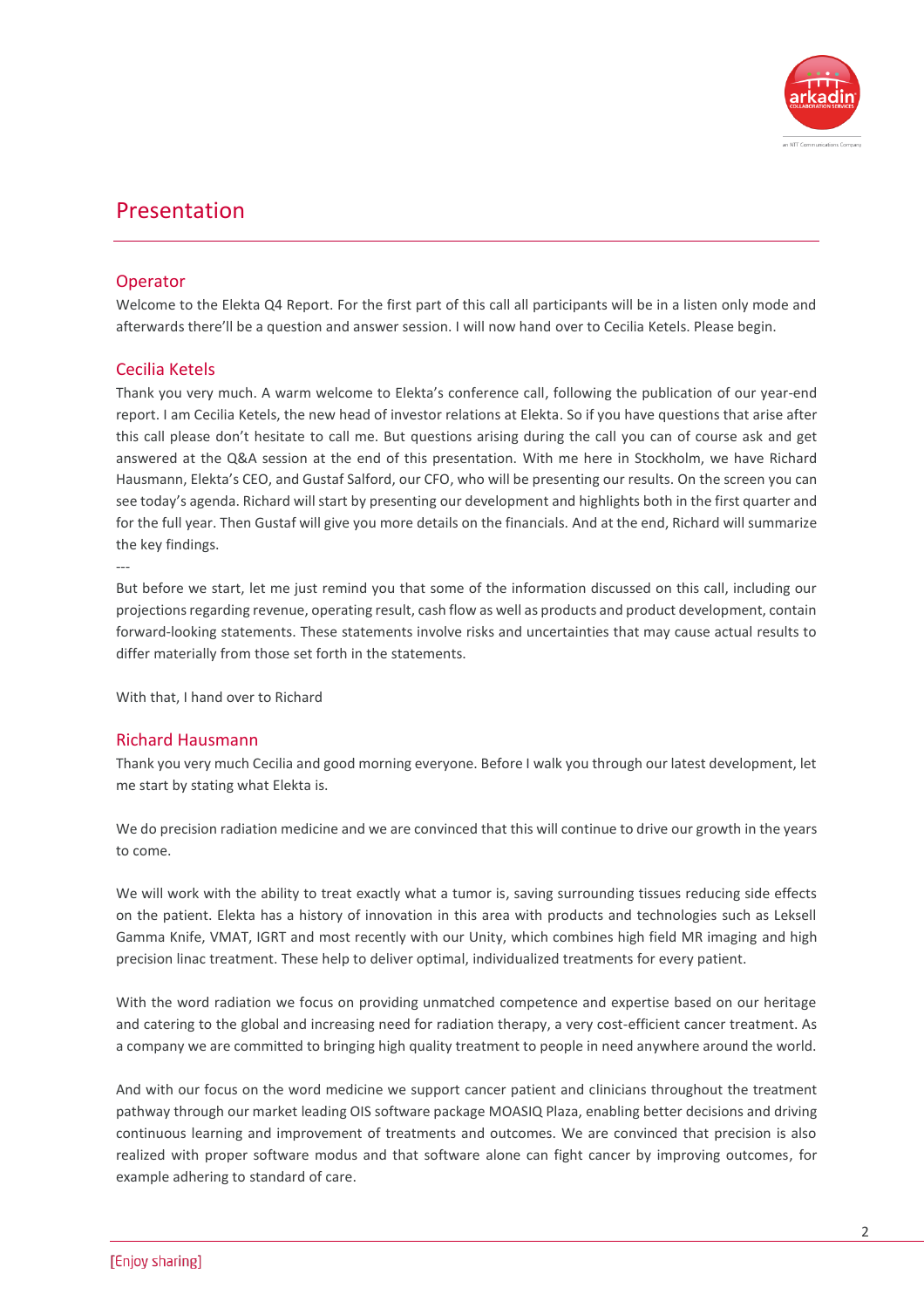

---

Let me first highlight some of the activities in the fourth quarter that strengthened our position within precision radiation medicine. To start off I would like to mention that we have won another international award for the functional and usability design of our Unity. In one of the largest design competitions in the world, the Red Dot Design Award, Elekta was selected for the best product design 2019. This prestigious award illustrates our commitment to designing patient-centric technologies that allow clinicians to deliver the best quality cancer care worldwide.

At the ESTRO conference in April we presented our new software MOSAIQ Plaza together with our innovative portfolio. We had many visitors interested in our demonstrations, especially around our software offering and Unity.

During the fourth quarter we reached a milestone in our linac business. We have now delivered 5,000 linear accelerators to clinics worldwide. A great corporate achievement and a receipt that patients in many parts of the world can receive high quality treatment. More clinics are also installing and treating patients with Elekta Unity and thereby experiencing the advantage of magnetic resonance imaging where you can monitor the therapy in real time and adapt the treatment if needed.

We have also acquired a minority stake in the German company iRT Systems, which has developed a system for a true real-time quality assurance by comparing the delivered to the planned treatment while the patient is on the table. This fits very well with the workflow of our integrated treatment solutions.

Looking at the financials, we had a strong finish of the year, delivering on what we promised in February. We had good order intake and a strong sales growth, outperforming the revised sales target. Compared to the third quarter we managed to improve our gross and EBITA margin significantly, mainly due to a better product mix. This had a positive effect on our operating cash flow and together with a relatively large reduction in net working capital we strengthened our cash flow for the period.

---

Our Unity business developed in line with our expectations. The sales funnel continued to grow, and we received 6 new orders in the quarter. However, some of the expected orders for Q4 took a bit longer to close due to longer procurement processes with Unity than with regular linac. These prospects shifted into the new fiscal year. As of today, we have in total received 45 Unity orders. On that basis and with our pipeline quality I am confident to reiterate the 75 orders we expect by mid-2020.

In March we received approval to sell Unity in Canada and before we closed the quarter we also got our first Canadian order, which came from Alberta Health. We now also have received our first commercial order from Cooper University Health Care in the USA.

In EMEA we had three Unity orders booked, coming from clinics in The Netherlands, France and Turkey. In APAC we now have 12 ordered Unitys altogether including one order received from Thailand in the fourth quarter.

We are happy about the great interest in our Unity. And as of last week the market widened further when the Japanese market opened up for our Unity as we received approval for clinical use in the country.

---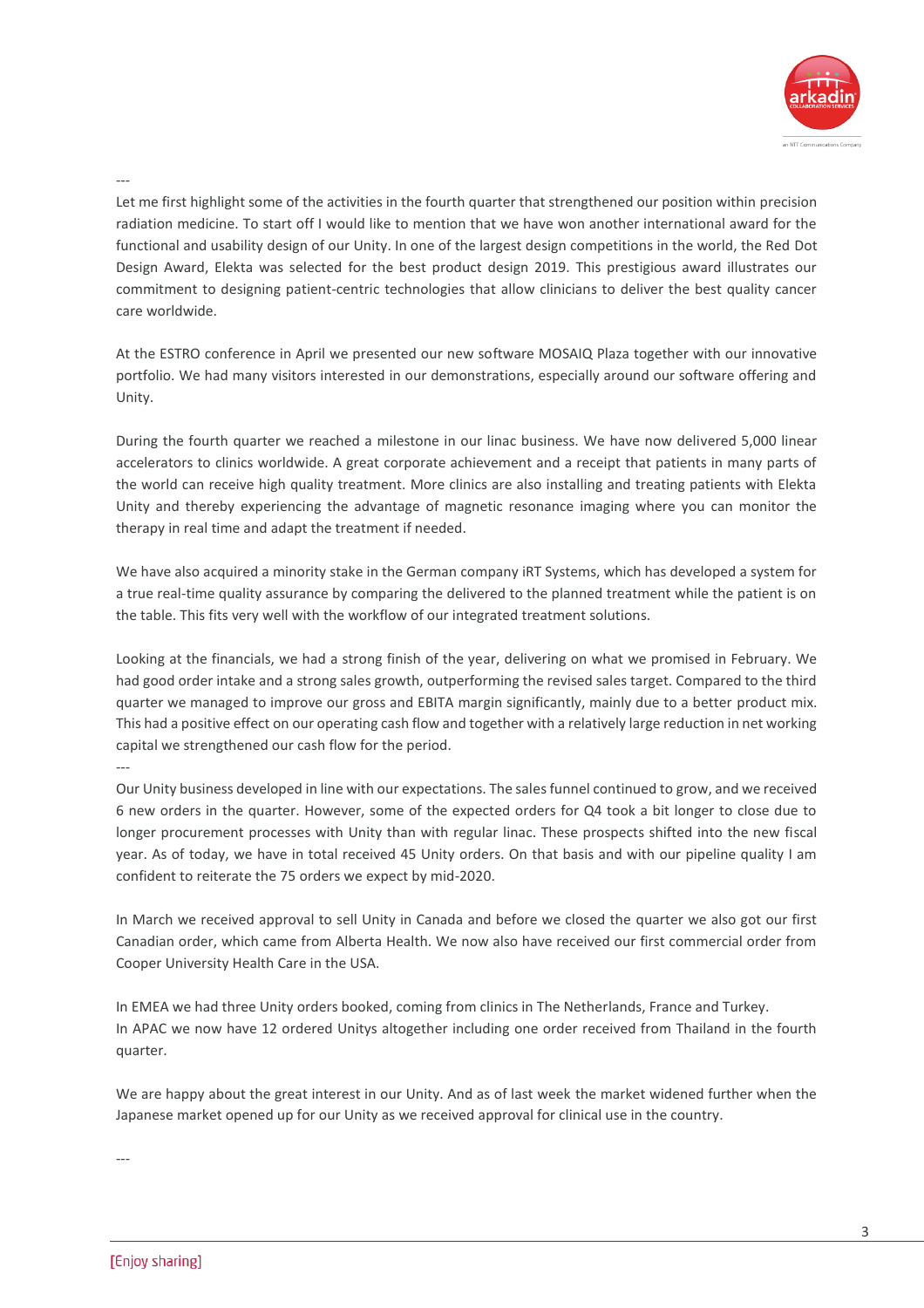

I would like to highlight some statistics of the usage of Unity so far. The clinical results of the installed Unity system look very convincing. As of today, almost 200 patients have completed treatment. During these treatments there have been more than 1,700 online adaptations, which underlines the capability and advantage of Unity.

A normal session time is about 25-30 min on average, but there have been session times as short as 16 min. As expected customers are using Unity for Stereotactic Body Radiation Therapy (SBRT) at a rate of over 50%. This rate will increase as clinical experience expand.

Unity has since the beginning been used to treat more than 12 different types of cancer. In the graph on the right-hand side you can see the share of the different treated cancer types. Prostate cancer, oligometastatic and rectum cancer are so far the most common ones, but the usage is growing and includes breast and bone cancer just to mention some more.

The momentum-project collecting co-rated clinical data from our consortium members and early adopters is in full swing and we expect further results and publications in due time.

These treatments are presently carried out on Elekta Unity-systems installed at 10 different sites. During the quarter The Christie in UK, Hong Kong Sanatorium and Shandong in China started treating patients. It is important to mention that the Shandong is the first clinic to install Unity for the CFDA clinical clearance in China. Then we have another 11 systems under installation right now.

As I mentioned in the beginning we had a very successful ESTRO in April. Our recently launched new edition of our oncology information system, MOSAIQ Plaza, got interest from both existing and potential customers. MOSAIQ Plaza has many advantages enabling for example process visualization and automated streamlined care coordination with much fewer clicks and portability. It makes the doctors totally mobile in their workflow. In the scientific sessions at ESTRO Elekta Unity had been covered in 60 presentations, which was significantly higher than competition. This is actually quite amazing considering the relatively short period Unity has been clinical.

---

---

Let me talk about the regional order development, first for the isolated fourth quarter. The positive development we saw in North America in Q3 continued in Q4. Together North and South America increased order bookings by 9 percent. Good contribution came from the 2 new Unity orders in North America and the strong software development.

EMEA continued to show great organic growth at 18 percent in the quarter. Middle East and Africa were driving this growth and we saw large orders coming from South Africa and Turkey. Western Europe also had a good order intake from mature markets such as the Netherlands and France. The new regional managers in Europe and Middle East & Africa showed great performance and team building.

Asia Pacific had a weaker order intake in the quarter, - 8 percent. Especially Australia and Korea were weak, mainly due to tough comparables and the volatile Korean market. We had good order intake from Thailand, among others one Unity as I mentioned before, and a strong intake in for example India and Japan. Despite lower growth in Asia Pacific in the quarter we maintain a positive outlook for the region.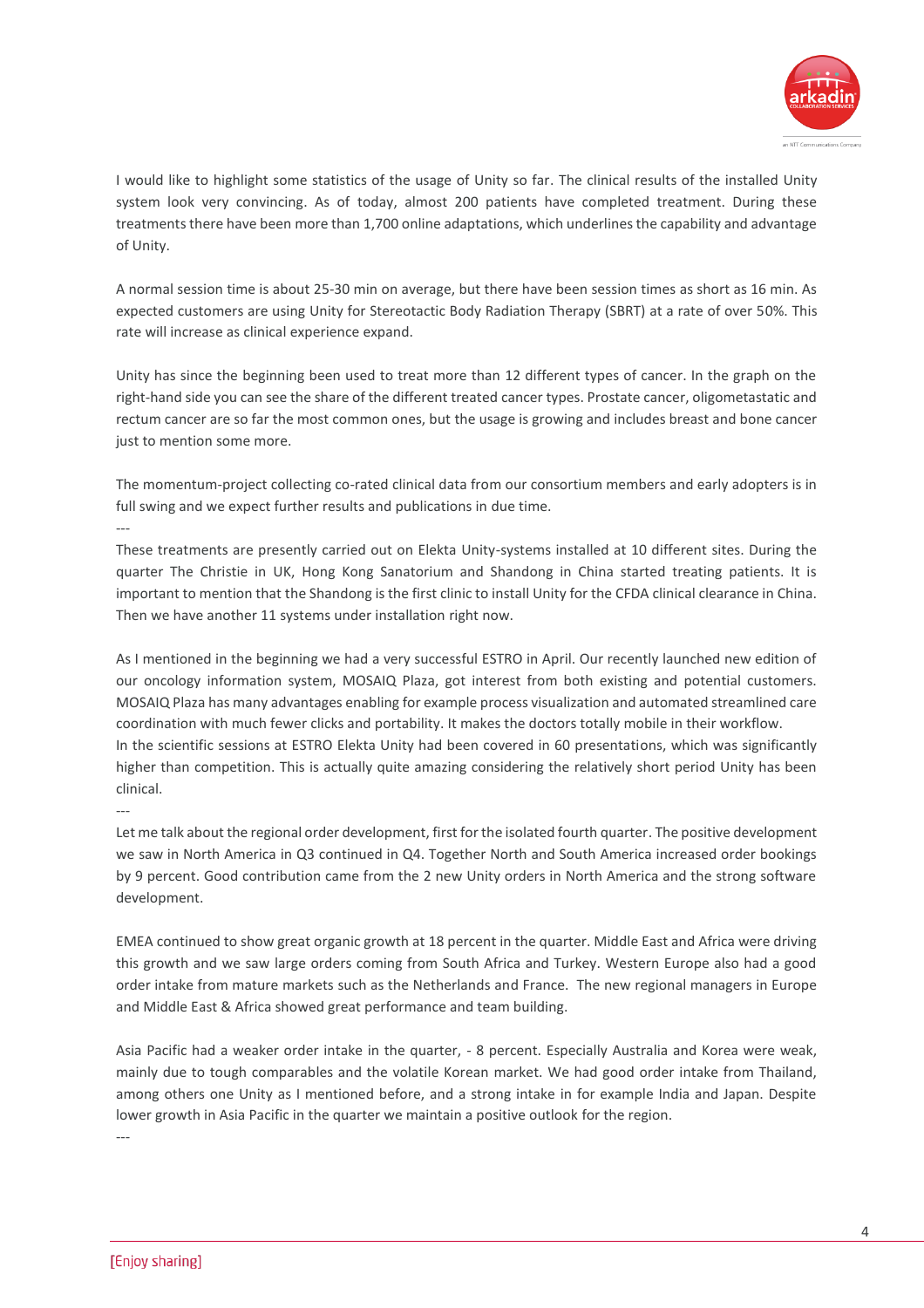

If we look at the full year order numbers, North and South America came in at -1%. The decline is due to challenging market conditions on the South American market – North America grew with 5% for the full year. Order growth in Europe, Middle East and Asia Pacific was strong throughout the year with 18 percent growth. The performance was good in the whole region. The strongest performers were Southern Europe and the Netherlands as well as North and Sub-Saharan Africa.

In spite of the weak Q4 in Asia Pacific, we delivered a healthy order growth at 6% for the full year. In China order intake was stronger than the regional average.

We continue to leverage our market leading position in China and see high activity levels linked to the linac procurement plan to be realized in the coming quarters. At the same time the effect of the ongoing trade war between China and the USA is hard to predict.

Summing up our annual performance, we reached a record base of installed Elekta units of approximately 4,300. This implies an annual growth rate of 6%.

Our record installed base is a good foundation for our service business going forward. We are steadily growing our service share of revenue, a development I am happy about to secure a stable and recurrent revenue flow over time.

I am also happy to state that our gamma knife business had a very strong year and that the market is showing high interest in the advantages of our new oncology information system.

Last but not least, we received very good clinical feedback from the performance of Unity. With strong clinical back up, the commercial approvals in the markets we had expected, and good order bookings and an increasing pipeline for Unity I can only describe 2018/19 as a successful year for Elekta.

I would like to add that I'm happy and proud, but I'm also not surprised. We turned the company around the last three years, and we now have a great foundation. If we look at our performance overall during the year, we managed to increase our previous year's sales growth by reporting a 10 percent sales growth. We managed to do this at the same time as we shortened the time from shipment to installments.

---

---

---

If we look at our performance overall during the year we reported good organic order growth of 8 percent and we outperformed our previous year's sales growth by reporting 10 percent growth. We managed to do this at the same time as we shortened the process from shipment to installation. This makes me very proud and shows our power to deliver!

The gross margin stabilized over the year and for the full year we delivered a good gross margin of almost 42 percent. EBITA margin came in as expected around 18 percent for the year.

So if I compare this to our targets I state that we delivered on our guidance. Actually, we over delivered on this. We were growing, even more than we expected. With an organic growth rate of 10 percent we even outperformed the revised target from February. We also fulfilled our revised EBITA target by reporting an EBITA of 18.3%. Now I hand over to Gustaf to give you more details on how the profitability development.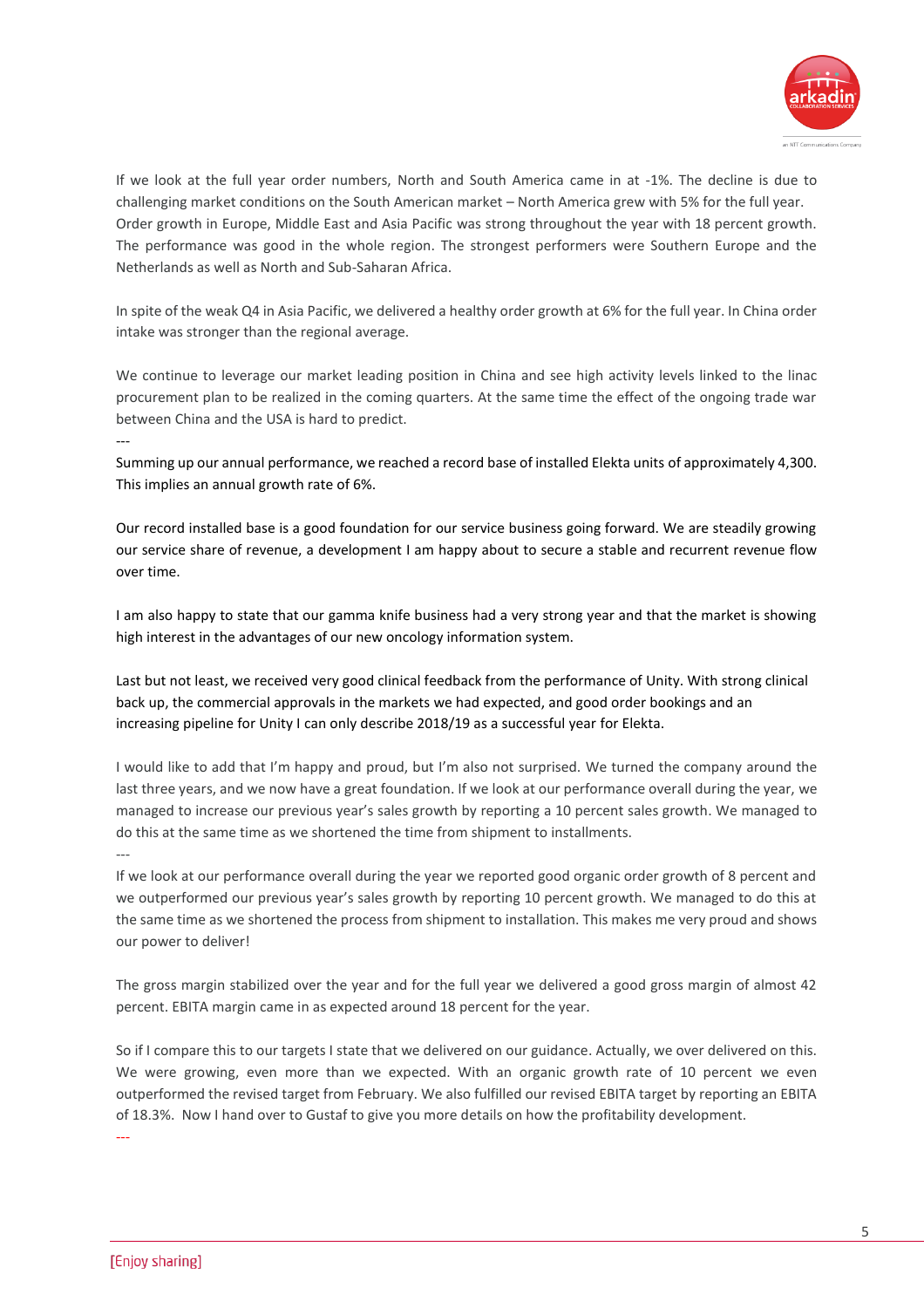

Thank you, Richard. I will now run through the financials.

So, let's start with the P&L for Q4 in isolation. Net sales came in at a strong 12% for the quarter – which was higher than plan due to strong installation base and service volumes and no negative impact on the supply chain due to the delayed Brexit.

The growth was especially strong in Asia Pacific that came in at +29%.

An improved product mix with a high share of software and service drove a higher gross margin, which ended up at 45.2% for the quarter.

EBITA margin came in at a strong 24.1% for the quarter.

Let's turn to the full year numbers. Net sales was up 10% for the full year and we are showing growth in all regions – North and South America growing +8%, EMEA at +9% and Asia Pacific at +16%.

Our solutions sales grew with +12% for the full year with growth across all business lines, Service revenue came in a +7%.

In term of gross margin, we had a strong finish and come in at 41,9% for the full year. I'll go through the EBITA bridge in more details on the next slide. Tax rate came in higher than plan at 24% - which was a result of a change in product mix, this was a one-off effect and we expect tax rates to be at 22-23% going forward. ---

Let's turn to the EBITA bridge for the full year. The volume growth continued with record level linac installation levels and roll-out of Unity amounting to 866 million kronor.

In the full year price and COGS impact had an effect of negative 242 million kronor which was a reduction vs. Q3 levels. We have seen price levels improving during the last quarters and we have also achieved higher levels of COGS savings.

For the full year the commercialization costs or Unity and the reduction of capitalization post CE mark amounted to 585 million SEK.

The FX effect on EBITA came in lower than projected – and ended up at +84 million SEK. All in all, EBITA margin for the full year was in at 18.3%.

---

---

Now to the expenses. We have a continued focus on cost control, but there is a significant impact from R&D capitalization and amortization impacting Q4 and full year expense numbers.

Net R&D expenses increased with 37% for the year and 68% for the quarter due to higher amortization and lower capitalization following the CE-mark of Elekta Unity earlier in the fiscal year. If you adjust for this effect you'll see that our gross R&D spend was down with -3% vs. last year and -5% vs. last quarter.

In relation to net sales our gross R&D spend is now at 10 percent on a rolling 12 months basis. In the fourth quarter amortization increased somewhat compared to Q3 levels due to some one-off impacts of around 20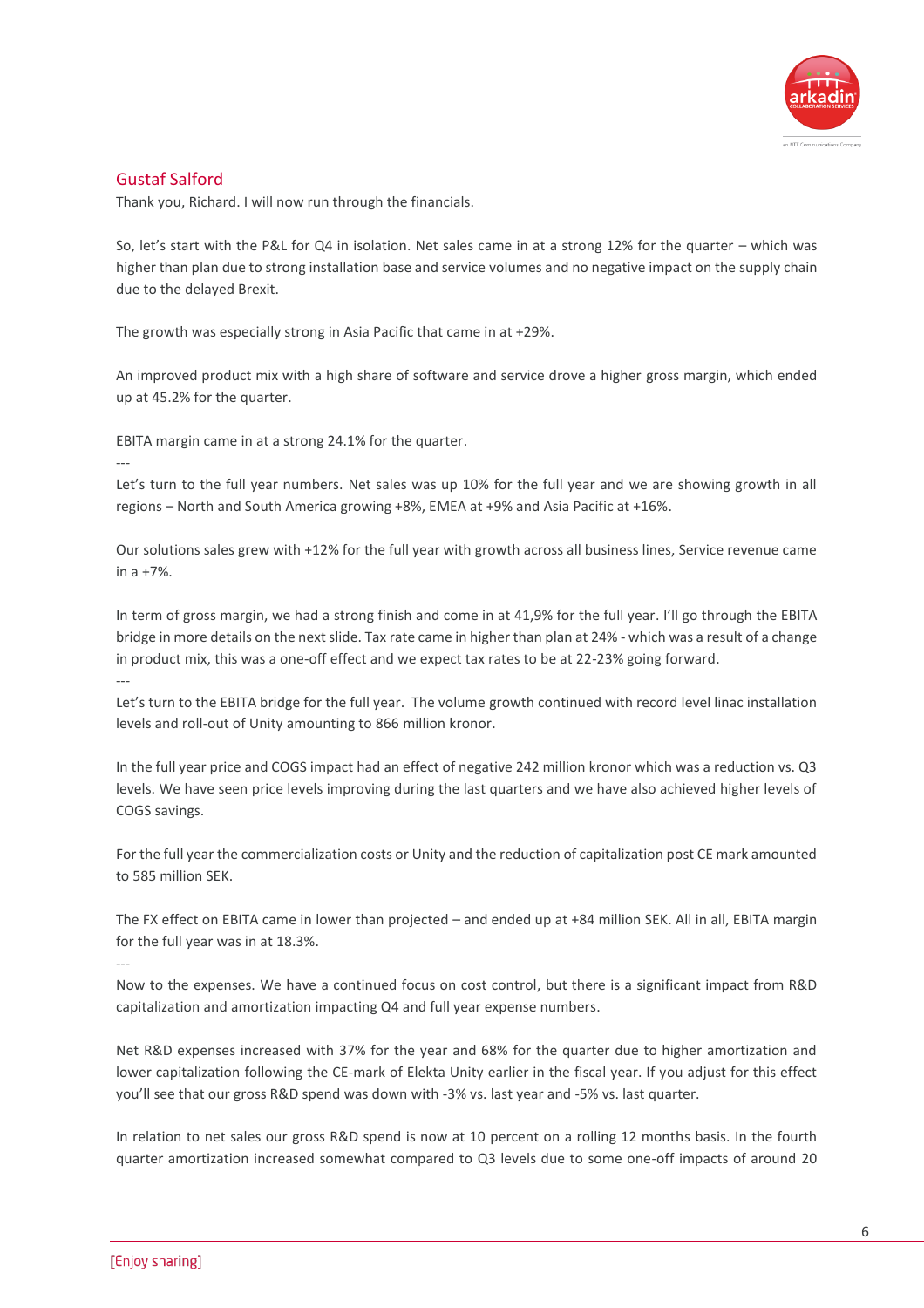

million SEK. Going forward, we expect capitalization rates to increase, when more R&D projects reach the development phase.

---

Now I'll turn to the balance sheet and working capital development. During Q4 we have focused on collecting the Q3 invoicing of service contracts and projects with a reduction of accounts receivables as an effect. We continue to carry somewhat higher inventory levels as part of our long term brexit mitigation plan.

On the liabilities side, volume drove up accounts payable and prepaid income. Overall net working capital levels are at -15% percent to net sales – and we project to continue to operate at negative working capital levels at around -10% also going forward.

---

---

Our cash conversion came in at +151% for the quarter and +61% for the full year. As shown previously it was the reduction in working capital that primarily drove the improvement in cash conversion in the quarter. Financial net came in lower after one-off effects in last quarter. During the coming periods we will continue to focus of achieving a more stable and stronger cash flow. Our ambition is to be at a cash conversion of >70%.

And now to our financial position and capital allocation. Our balance sheet is strong, and our net debt amounted to 439 million kronor at the end of the period representing 0.2 times EBITDA.

We have four key capital allocation areas. Dividend policy of >30% and during the year we distributed a dividend of 1.40 kronor per share corresponding to 49% of net profit. We made selective acquisitions, Acumyn in July 2019 and an investment of a minority stake in IRT in April 2019. We increased footprint in emerging markets with investments in Middle East & Africa. We did a debt payback to improve our long-term financial net. A payment of 50 million USD loan in Q3 and 50 million in Q1.

I will now briefly describe the impact from IFRS16. You can find more detailed information in our quarterly report. IFRS16 is a new standard on accounting for leases that Elekta will apply as of May 2019. The standard requires leases to be recognized in the balance sheet. We will use the modified retrospective approach doing an adjustment on the opening balances to show the cumulative effect.

The effect on the balance sheet will be 1.2 bn SEK in total assets primarily from our long term site lease in Crawley We will see a small effect on our profit and loss statement with around 200 million SEK full year impact on EBITDA level and around 20 million SEK on EBITA level.

# Cecilia Ketels

It sounds like we have problems with the sound, and I hope you can hear us now. We will repeat the presentation from the IFR16-page, so we get everything because we don't really know when you were cut off.

# Gustaf Salford

Yes, Cecilia. [Gustaf repeating the message from the last page]. And with his I hand over to Richard.

# Richard Hausmann

Thanks Gustaf. With the fiscal year closed the Board of Directors suggest a dividend of 1.80 SEK per share. This implies a pay-out ratio of 57 percent, well above our dividend policy of 30 percent. Looking ahead we have the following guidance for the fiscal year 2019/20.

---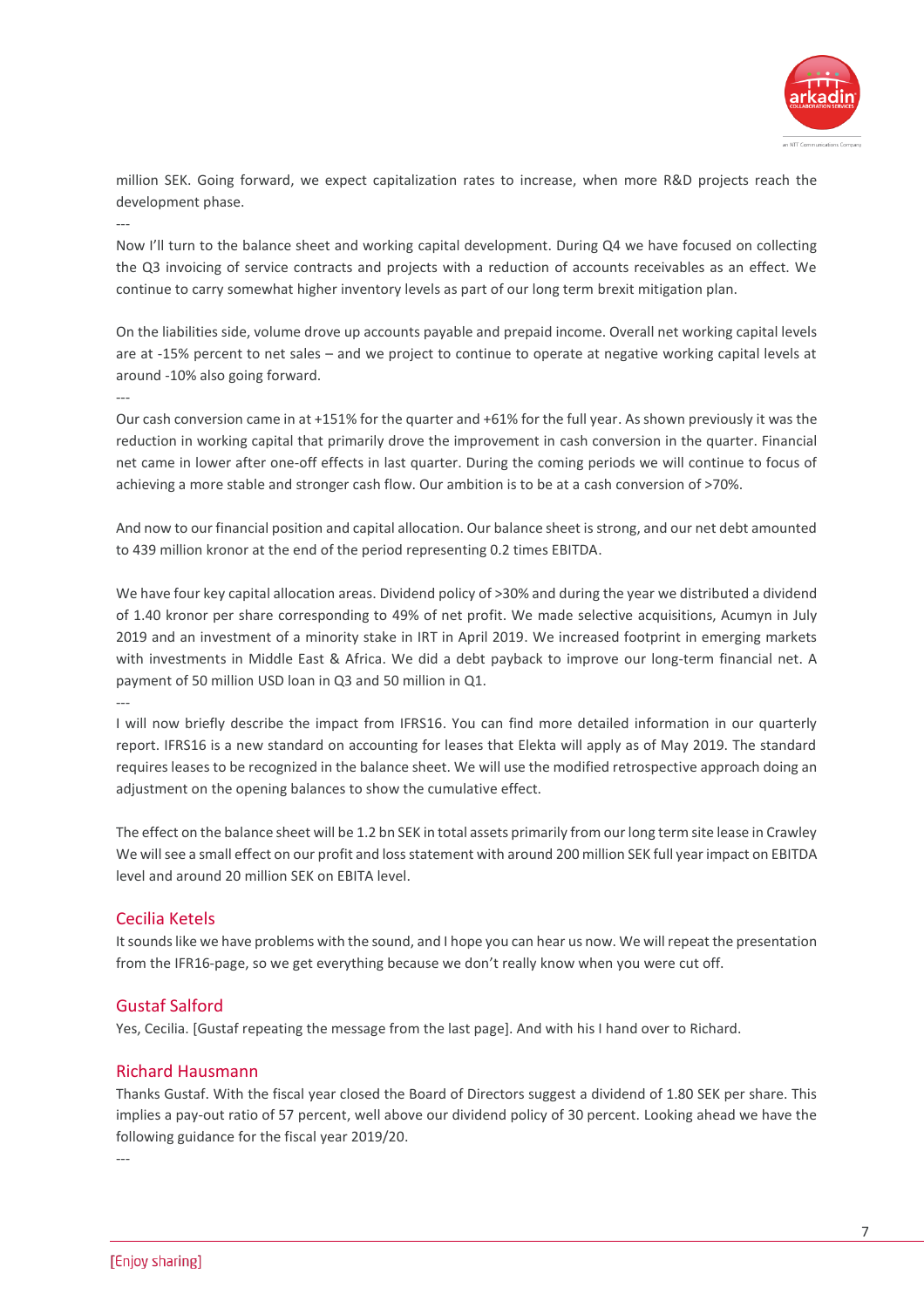

We expect organic net sales growth to follow our previous communicated mid-term guidance, that is a sales growth in the range of 8-10 percent. Our EBITA margin for FY 2019/20 is expected to improve to around 19 percent. This is based on continued commercialization efforts of Elekta Unity as well as investments into innovations such as Elekta Digital. Our mid-term scenario from FY 2020/21 to 22/23 remains unchanged. ---

Sales growth and orders, gross margin picked up at year end. We have a strong financial position, high interest for Unity and great customer feedback and prospects. And with that, I hand over to Cecilia.

# Cecilia Ketels

Thank you, Richard. We will now open for question session and I'm very sorry for the quality of the conference call and the sound. I hope this is now fixed and you can hear us, and we can hear you. When we do the questions may I ask you to just say one question at a time? Of course, you can ask more than one question but let us first respond to the question asked. Operator, do you have any in line for questions?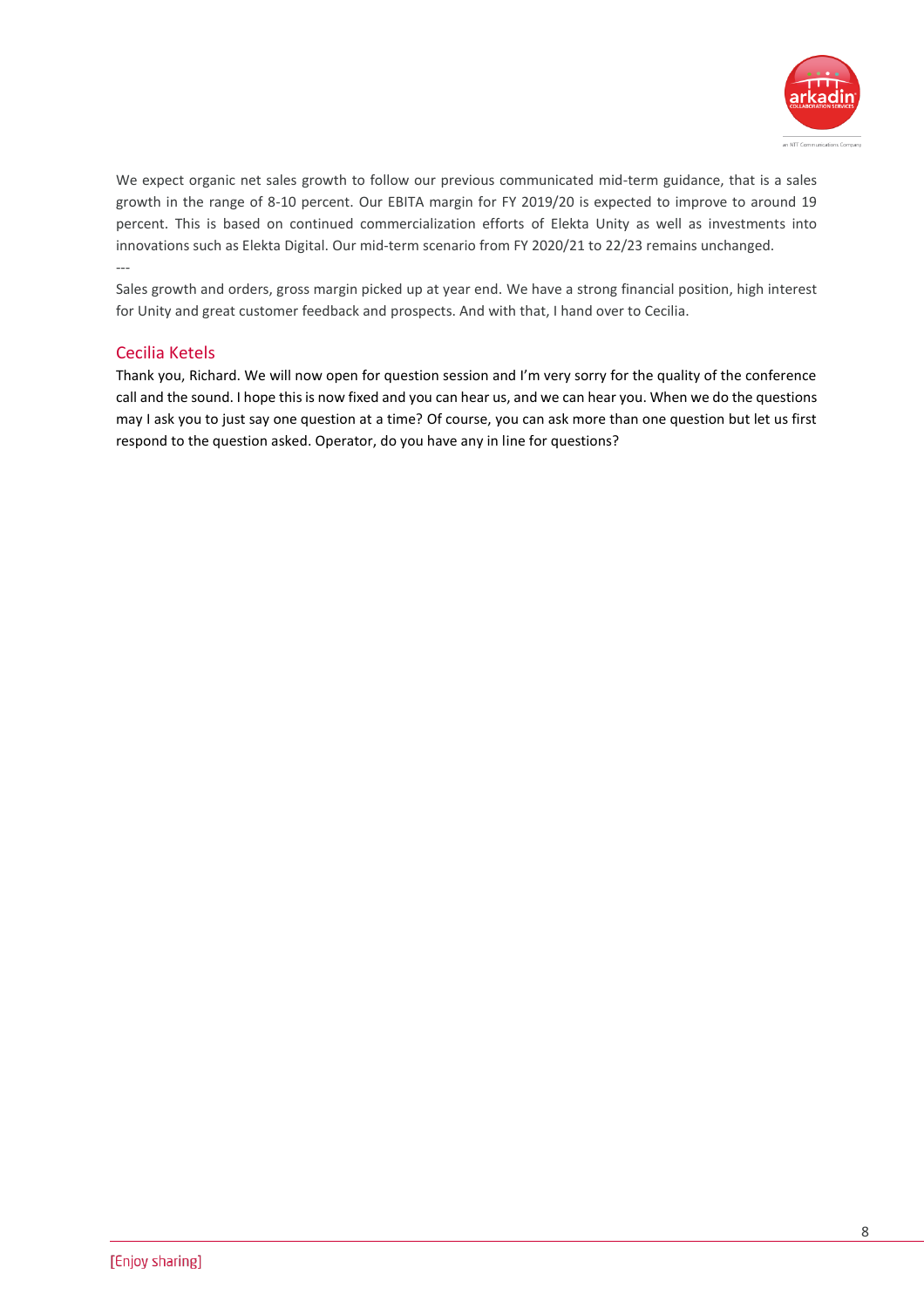

# Q&A

# Operator

Thank you. Ladies and gentlemen, if you have a question for the speakers, please press zero one on your telephone keypad. We now have a question from Annette Lykke from Handelsbanken.

Annette Lykke First of all congrats with an excellent result. My first question in respect to your Unity installations, you are saying that you have now ten hospitals in use and you have installed another 11 Unitys. My question is then when should we expect to see sales from the systems you have already installed?

#### Richard Hausmann

May I correct? What I said is that we have 11 systems installed or under installation. So, they're not completely installed. So, we are typically handing over one system a month, going up to two now in the outcoming month. So that's the pace which we expect the revenue.

#### Annette Lykke

Yes, but my question is more that for example I know that you have installed five systems in China, not being sales recognized.

#### Richard Hausmann

No, the five systems in China cannot be recognized until the CFDA clearance is done which is expected to be in the first half of next calendar year.

#### Annette Lykke

I am astounded. I'm just trying to figure out how much additional Unity sales you have out being installed or close to being installed that could be recognized during 19/20.

#### Richard Hausmann

Annette, I think it's this ramp up from around one per month up to two per month during the year. That's how I see it. The main revenue trigger point is the start of installation of the machine and then we have also when we hand over the system. What we showed as ten, was the system that is now clinical and can treat patients. Then on the five China machines you referred to, they will happen sometime in spring next year. That's unknown if it will be Q4 or Q1 impact. In our guidance for next year, they're not included.

#### Annette Lykke

OK. As you are [inaudible 00:27:24:05] right now I think it could be interesting to hear a bit more [inaudible 00:27:27:12]. Are you considering buying that? Or should we expect a change in the overall dividend policy? Or do you see some variance from the M&A opportunities for example within software?

#### Richard Hausmann

Yes, if you look at our capital allocation model, it is still the four main areas; dividend, the M&A expansion, geographically and maturing debt. So, dividend, we can be over the 30% that we mentioned. We are looking for an interesting M&A candidate especially in software, but also those in geographic distribution and technology as we will continue to build up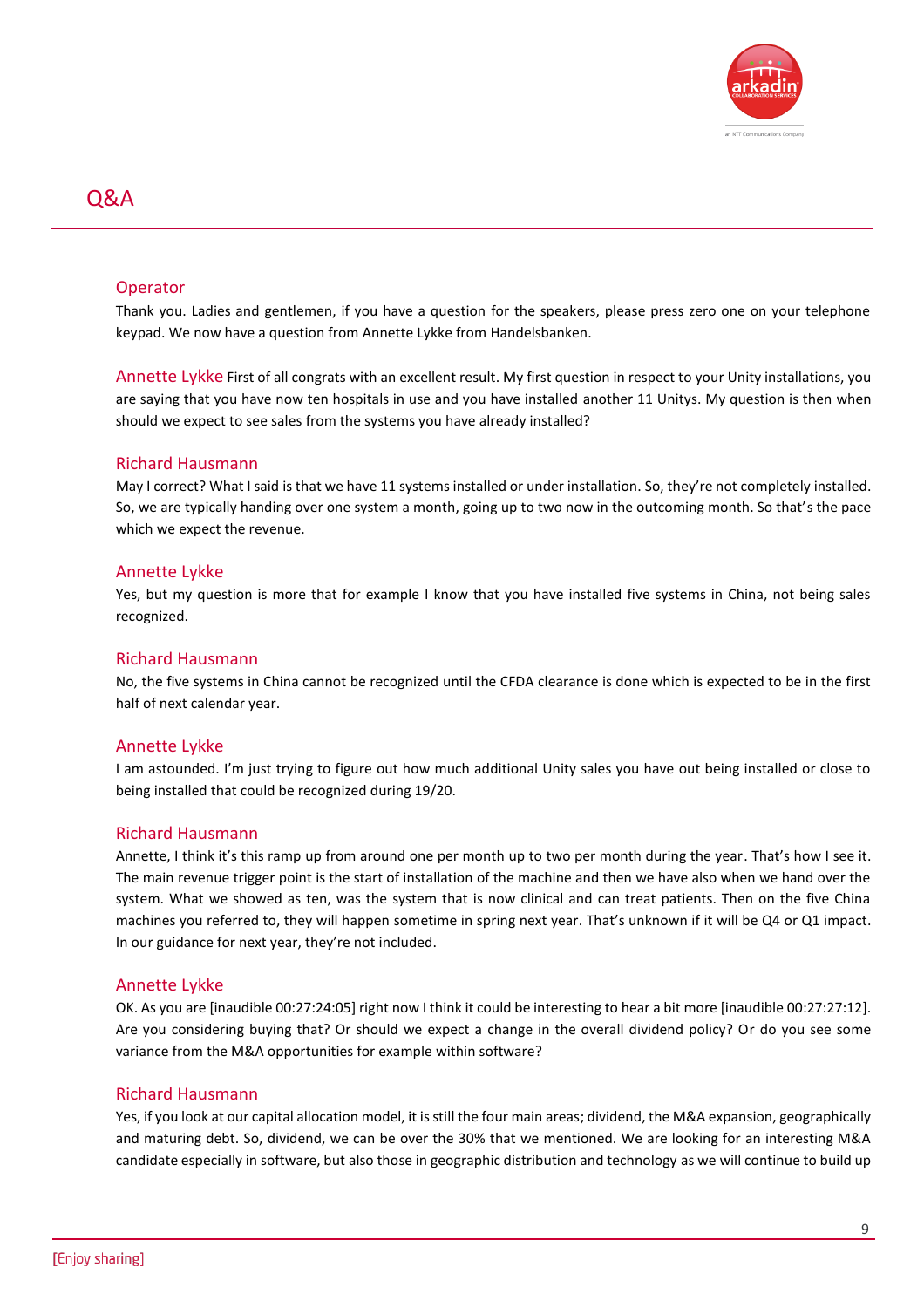

our office network around the world because we want to be close to the emerging markets. And then we see also opportunities to pay back maturing debts. It will be those four main areas.

#### Annette Lykke

Yes. Thanks a lot.

#### Operator

Our next question comes from the line of Sebastian Walker from UBS. Please go ahead, your line is now open.

#### Sebastian Walker

Hi there, thanks for taking my questions. So, first of all on the China quota. Maybe if you could comment on what you're seeing in the Chinese market that gives you confidence on the quota impact over the remainder of the year? And then if you could maybe just comment on the timing of when we should start to see those orders come through over the course of the year.

#### Richard Hausmann

A good question, thanks for that. The true effect of this investment quota we don't see yet. We expect it in the next quarters to come. It's difficult for us to say. I always say the individual deals are not earmarked as being from the investment program or a normal one because they're still normal. But we will expect to see the effect in the next few quarters.

#### Sebastian Walker

Great, thank you. Maybe longer term, thinking about the commercialization strategy for Unity. Could you talk about whether or not you have made any progress in trying to secure the higher reimbursement for Unity or what milestones you have ahead of you?

#### Richard Hausmann

Yes. I cannot unfortunately say that we've secured the higher reimbursement rate, but what I can say is a few things. Number one, the clinical results are really convincing. They have not yet got the statistics, but they show exactly what the system promised and is. So that's a very important starting point. The second thing is that a momentum study has started and a few additional earlier doctors are pooling corated data of the Unity systems into one database, so the increase of statistics we expect at ASTRO in the fall, quite significant publications coming from our customers, maybe even some data analysis already from the momentum study. And then later on, let's say in a year from now, we expect a major milestone of a momentum study, first data analysis in stronger statistics and that can help us then, or our customers in a way, to apply different regions of the world for potential reimbursement increases or separations or reimbursement for MR guided, or for MR based linac systems.

#### Sebastian Walker

Perfect, thank you. Just one last one as well. If you could comment on the number of Unity's that you've started installation on or started revenue recognition on in Q4 versus Q3, that would be helpful.

#### Richard Hausmann

Yes, we had a good build up in Q4 so a positive thing that we're ramping up for two per month rather than one per month. Then, as you know, during the year we have also had these machines that we've taken from consortium members up to full clinical machines.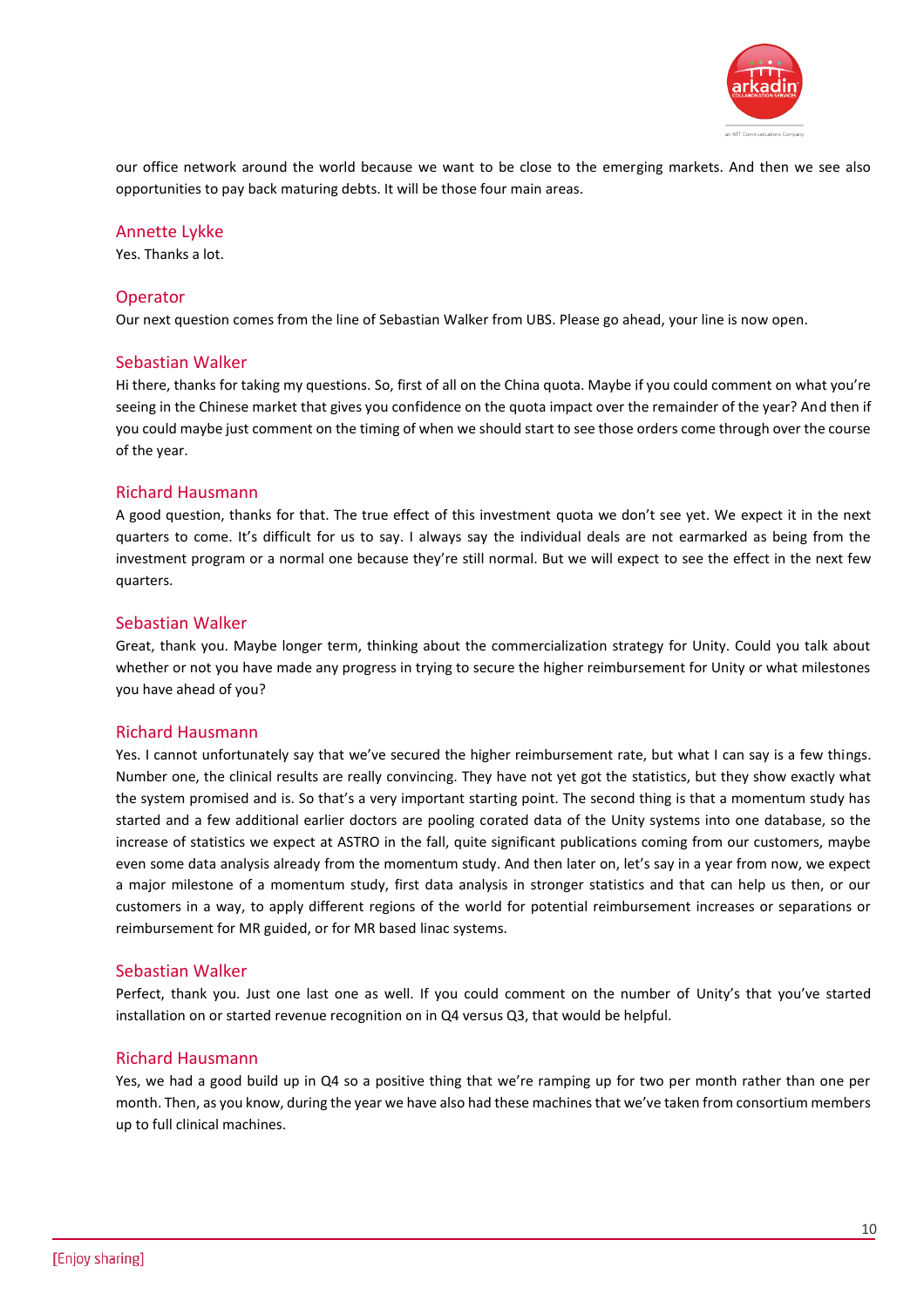

We also see a speed up of the installations right now by having learned installing the systems. Of course, it's a learning curve. We have for example handed over the Hong Kong Sanatorium system last Friday to the customer and they're planning patients for this week already.

# Sebastian Walker

Great, thank you very much.

# Operator

Our next question comes from the line of Christopher Liljeberg, from Carnegie. Please go ahead, your line is now open.

# Christopher Liljeberg

Thank you and congratulations to a good report. My question is related to gross margin and the improvement to your EBITDA margin. What will be the driver for that? Is it mainly the [inaudible 00:32:35:00] and the reason I'm asking is that it seems operating costs were rather accelerating here in the fourth quarter?

#### Gustaf Salford

Yes, so we will get good leverage from our top line on gross margin. That's one of the drivers. Although we have seen a bit of this price point for linacs stabilizing we see some improvements there as well. We also see further opportunities to continue to work with the product mix, and also COGS to have a strong gross margin effect. If we look at the expenses, you see the big effect especially on R&D expenses in the last quarter, but we expect to be on those levels into the next year as well. So, then you get some leverage on SG&A and R&D expenses down to the EBITA margin. However, we will continue to invest in key areas, and innovation, and for example further geographical expansion, so that will drive some additional investments. And that then takes us to around 19% that we guide for on EBITA. We also look at cutting COGS for each major product line, cost reduction programs so that we focus next year on implementing these and getting improvements in the quarters to come.

# Christopher Liljeberg

Thanks. When you say expenses will remain at these levels. Do you mean the Q4 level and then we multiply that by four more or less and of course account for some seasonality?

#### Gustaf Salford

There will be some higher expenses related to investments in say the marketing and then a bit on the admin side because there is quite a lot of requirements when it comes to the MDR and QA/RA requirements going forward. But I still say we can get some leverage on those investments.

#### Christopher Liljeberg

Great, and then very quickly, the shifted Unity orders, do you think they will show up in Q1 or later in the year?

#### Gustaf Salford

Yes, as I mentioned in our report, the time frames between start-up of discussion in a Unity project to final signed order is kind of longer and that's natural, compared to a linac. It's a larger deal. It's more money and more budget. It is all the different bunker situation. A magnet situation needs to be evaluated etcetera, so that's what we saw now in the last year. That's why all the income was a little bumpy also I would say and not as fast as we have originally thought, and you remember Q2. But now we have that steady state and we of course are trying to optimize that. But a few orders which we have expected to maybe close even in Q4 have shifted now into Q1 or Q2. If it's Q1 or Q2 I cannot say because clearly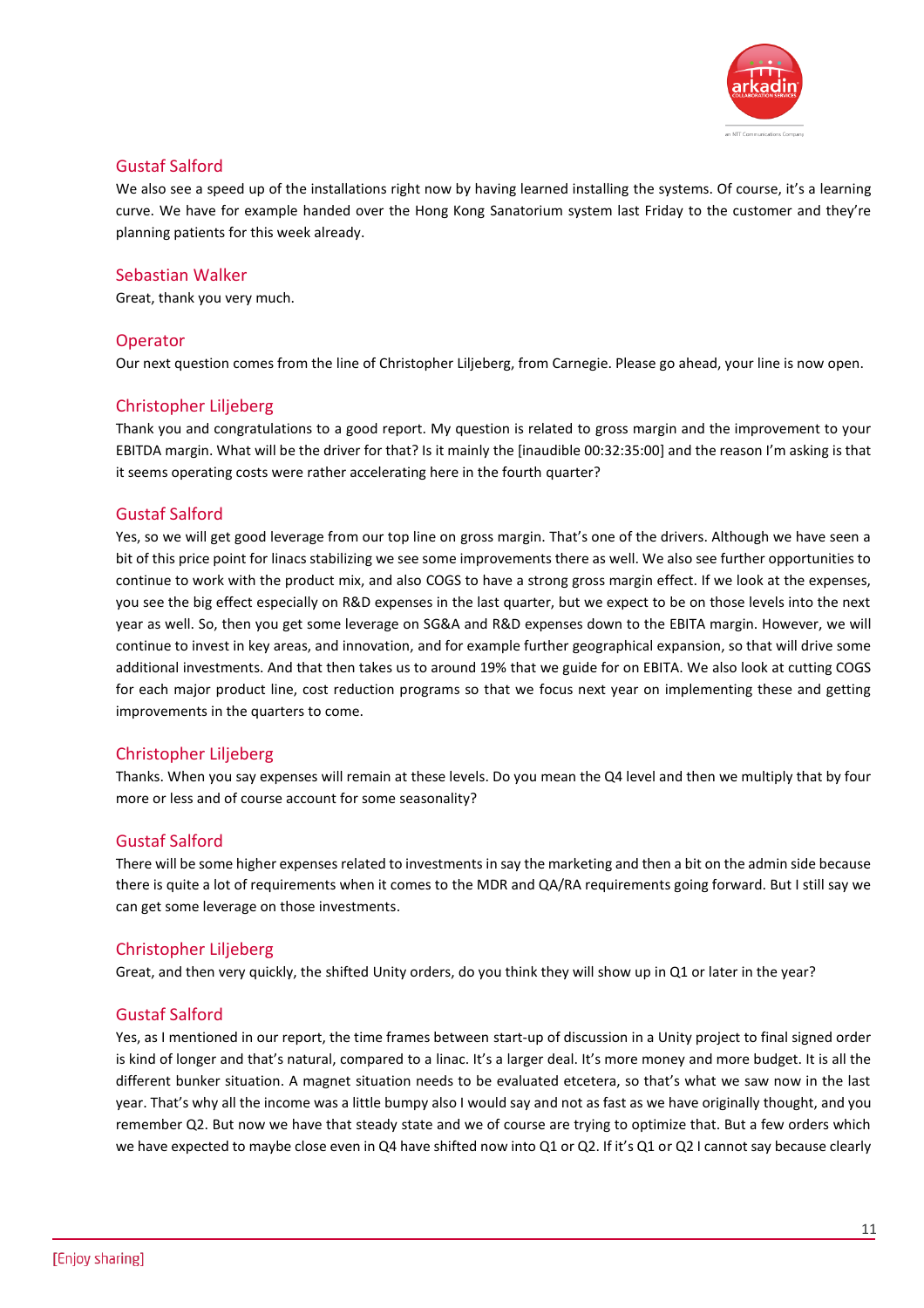

there are some ongoing discussions about some financing aspects etcetera which are typically happening at the end and contractual aspects. But there's nothing lost but it's just shifted.

# Christopher Liljeberg

Right, thank you very much.

# Operator

Our next question comes from the line of Michael Jungling, from Morgan Stanley. Please go ahead, your line is now open.

# Michael Jungling

Thank you and good morning everyone. I would like to ask two questions. Firstly, on Unity, in which regions were you hopeful in capturing orders, but did not? Was this primarily the United States or was it the other regions that you disclosed on a quarterly basis? And then question number two is, on the 2020 guidance, the next fiscal year, when it comes to the sales growth of 8-10%, how much comes from Unity? In the very simple calculation of taking ten Unitys times eight to ten million dollars, and therefore it's 5%? Or is there some more science behind that? And also part of the guidance, what amount do you include in the EBIT line for the line item Exchange Rate Differences? That would be helpful, thank you.

# Gustaf Salford

Thanks Michael. I take the first one. It's not a question that we were hopeful to get the deals. It's more about the closing of deals. But it is mostly, if I recall the ones which are under closing, there are quite a few in Europe, Middle East and we also have active projects in the United States which we'd like to close soon.

# Richard Hausmann

If I understood it correctly, Michael, the revenue impact from the additional Unity orders compared to this year was that correct?

# Michael Jungling

If I look at your guidance for next year, 8-10% constant net sales growth, how much of that is Unity? If I take ten Unitys for the year...is it two per month? Yes, so two per month. If I then multiply that up I virtually get no growth coming from your base business. I'm trying to get some colour on how much Unity will impact growth in the guidance of 8-10%.

# Richard Hausmann

OK. We don't carve Unity out in our guidance in that way. We have had Unity revenue this year both from upgrades of consortia sites, but also of course the new installations. So, it is a significant part of our guided number on revenue. But we don't disclose the specific percentage.

# Michael Jungling

Right. And then on the EBIT question, the FX differences line? You have a foreign exchange tail wind for this year. How much is the impact going to be on that line item in EBIT?

# Richard Hausmann

Yes, so we tried to rather talk about the EBITA impact from exchange rates if you go through the full P&L and this year, as we mentioned, we were at 84, 85 million SEK. If we look into next year, with current exchange rates, today's rates, we come to plus 140 million SEK.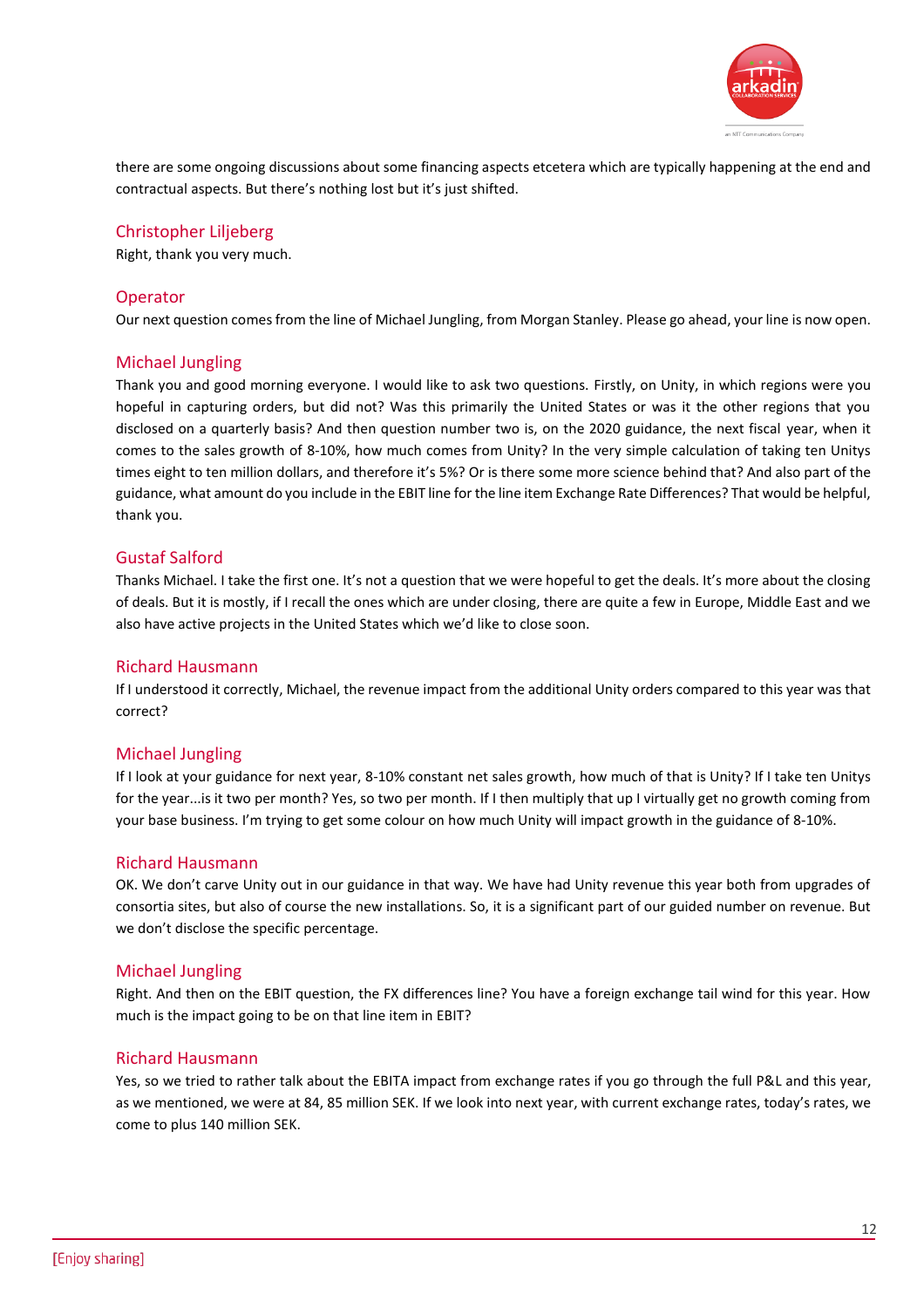

# Michael Jungling

OK, thank you. And may I just follow up on this Unity in the United States Richard? Are you disappointed that in the market where hospitals can do DTC advertising and therefore really market a Unity that you haven't received more orders since the FDA approval? Is that kind of a surprise to you?

# Richard Hausmann

Oh, I know. No, that means we had that last time already. We really started active marketing only after the FDA clearance that's now five and a half, six months back. The time frame for closing a deal is longer, so I'm not disappointed on that topic. I'm happy that we got this one order in US and another order in Canada. As I said, we have a strong pipeline generally all over the world, but also in the United States quite a few discussions on ongoing negotiations on the Unity side.

# Michael Jungling

And finally, Gustaf, on the guidance again. If I assume that maybe you do one to two installations per month or so for Unity, if I take that number and I times it by eight, nine or ten million, use the exchange rate, it seems to me that your guidance implies that there virtually is no growth or perhaps even negative growth for your base business of solutions and software. Where am I going wrong in the math, because that to me seems highly unlikely that that would happen.

# Gustaf Salford

That's absolutely highly unlikely and as I said, on the order side this year and our view going forward as well, we are seeing good growth in the rest of the business lines, solutions, software, brachy therapy, service. So maybe in your calculations it's how you see the base for this year. So, we've had revenue this year as well and then it's how many installations we get into next year. And as we say, we have a shipment plan or supply chain for 24 slots, and now as we speak, we're filling up those slots going forward. So, we have good growth in the underlying business.

# Michael Jungling

OK thank you.

# **Operator**

Our next question comes from the line of Romain Bernard from Exane. Please go ahead your line is now open.

# Romain Bernard

Thanks for taking my questions. I have three please, the first one is regarding Gamma Knife, if you could please detail the constant currency growth that you had over the full year and maybe how much Gamma Knife now stands for the group sales. Second question is regarding the profitability and I was just wondering what has really changed at profitability level compared to your initial plan of delivering a EBITA margin of more than 20% in the short term because you are still not guiding this for the next fiscal year. Is it purely related to rising pressure and what makes you confident that this will improve as your mid-term ambition is still intact? Last question is more on accounting and the balance sheet. It seems that you have restated the element of accrued income for the year ending in 18, so 2,160 from 1,600 so can you just explain the mechanism here please? Thank you.

# Richard Hausmann

Let me take the Gamma Knife. Gamma Knife had a very good year with 30 orders of new Gamma Knives in this fiscal year. That shows actually that our initiatives on focusing on this particular strong, great product, and enlarging the market into the oncology market with our Icon introduced a few years ago is really successful right now. We don't comment or detail on individual margins, but I can tell you that this product is definitely margin increasing on the average, so from that point of view I am happy about these good dynamics in the Gamma Knife.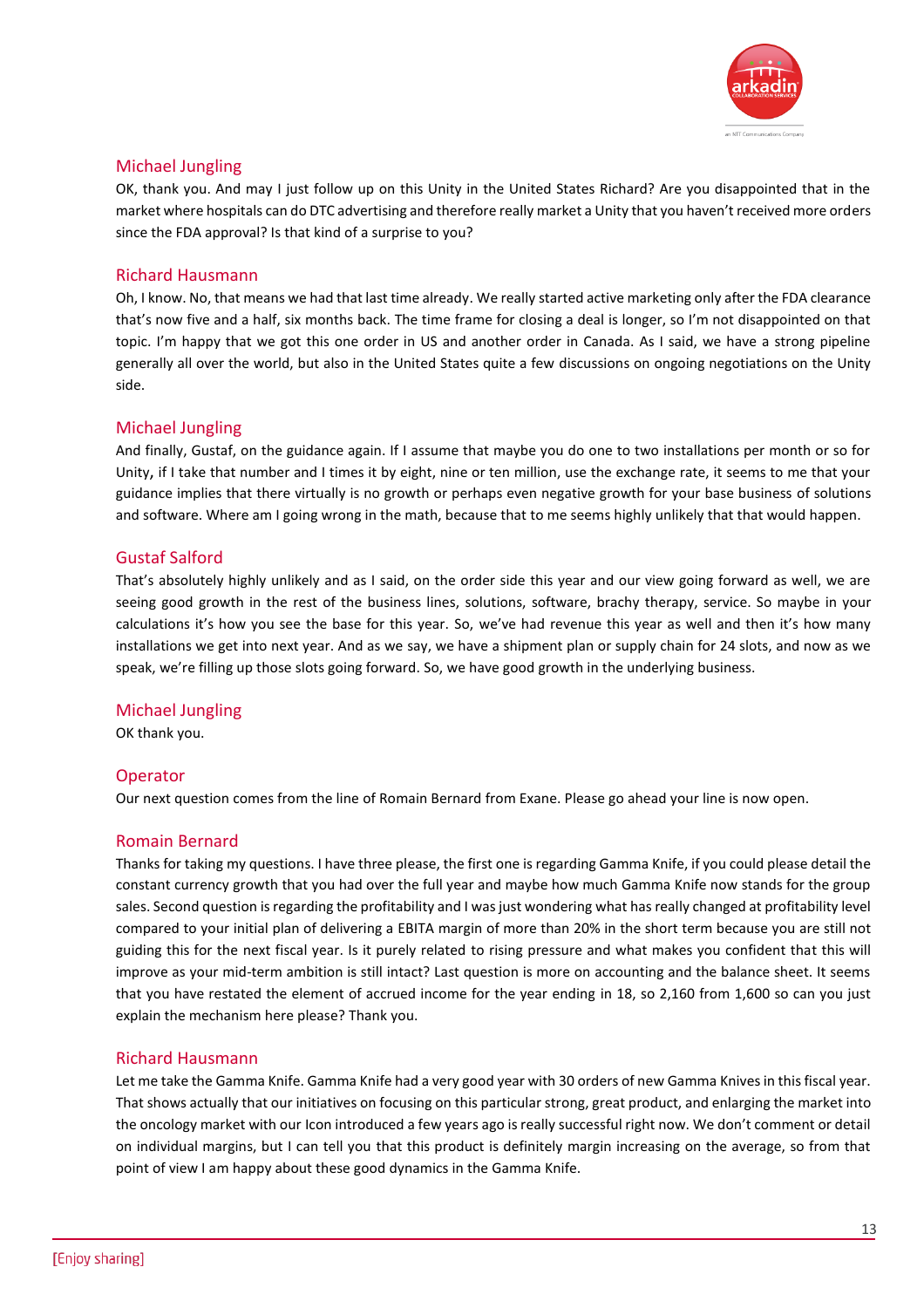

On the question of some guidance why we reguided from 20 to 18 of the Q3, I think we talked a lot about it in Q3 but there were two main reasons. There was a bit more price pressure than expected on the existing linac platforms that I mentioned are now stabilized and actually is improving. That was one of the factors. The other one was that the capitalization levels compared to the initial plan was a bit delayed or lower. Those were the two main factors why we reguided. And the later one, if you look at accrued income, the effect from, if I understood your question right, from accrued income at the start of the year we talked a lot about that in the Q4 and Q1 reports as well. But the key effect is that previously we took revenue on shipment and then according to the new accounting principle, IFRS 15, we take on start of installation. The effect from that is that accrued income reduced, and inventory increased, but that was the main effect. And we can take a detailed call on that if you want to understand it in more depth.

# Romain Bernard

Thank you, very helpful. And just on Gamma Knife, so the gross for the fiscal year was [inaudible 00:45:34:13] or more?

#### Richard Hausmann

So, we saw strong Gamma Knife business throughout the year, both on the order side and on the installation side. We don't disclose the margin. It's not our segment to talk about product margins, but overall Gamma Knife is a very good margin contributor.

#### Romain Bernard

OK thank you.

#### Operator

Our next question comes from the line of Kit Lee from Jefferies. Please go ahead, your line is now open.

#### Kit Lee

Thank you and good morning. I have two questions please. Firstly, on the order growth. I think it was down 8%, but just wondering what was the growth in China? And is that still growing at a healthy rate? I'm just trying to get more colour in that region please. And the second question is on the gross margin just on your expectations for 2019 and 2020. What's in your pipeline currently, is that largely in line with what you have seen in Q4? How should we think about gross margin or project mix for the current year? Thank you.

#### Richard Hausmann

Thank you, Kit. If you look at the APAC orders, it was not the strong number in Q4, we agree. The main reason for it was difficult comps in Australia, New Zealand and Korea and Japan, so that's positive, off the long period of more challenging market conditions there. It was not the great development in China, but we maintain our view and we have a very positive view here in Q1 and Q2 and Q3, for China.

#### Gustaf Salford

And the whole year for China was the largest growth in the whole Asia Pacific region.

#### Richard Hausmann

Yes. If you look at the gross margin question for next year, we don't guide on gross margin, but we can say that we're focusing on a couple of areas, and it is about the COGS reductions by business lines. It's also about working with a product mix so we've seen very promising software for the growth in the US for example, that's about delivering that in the next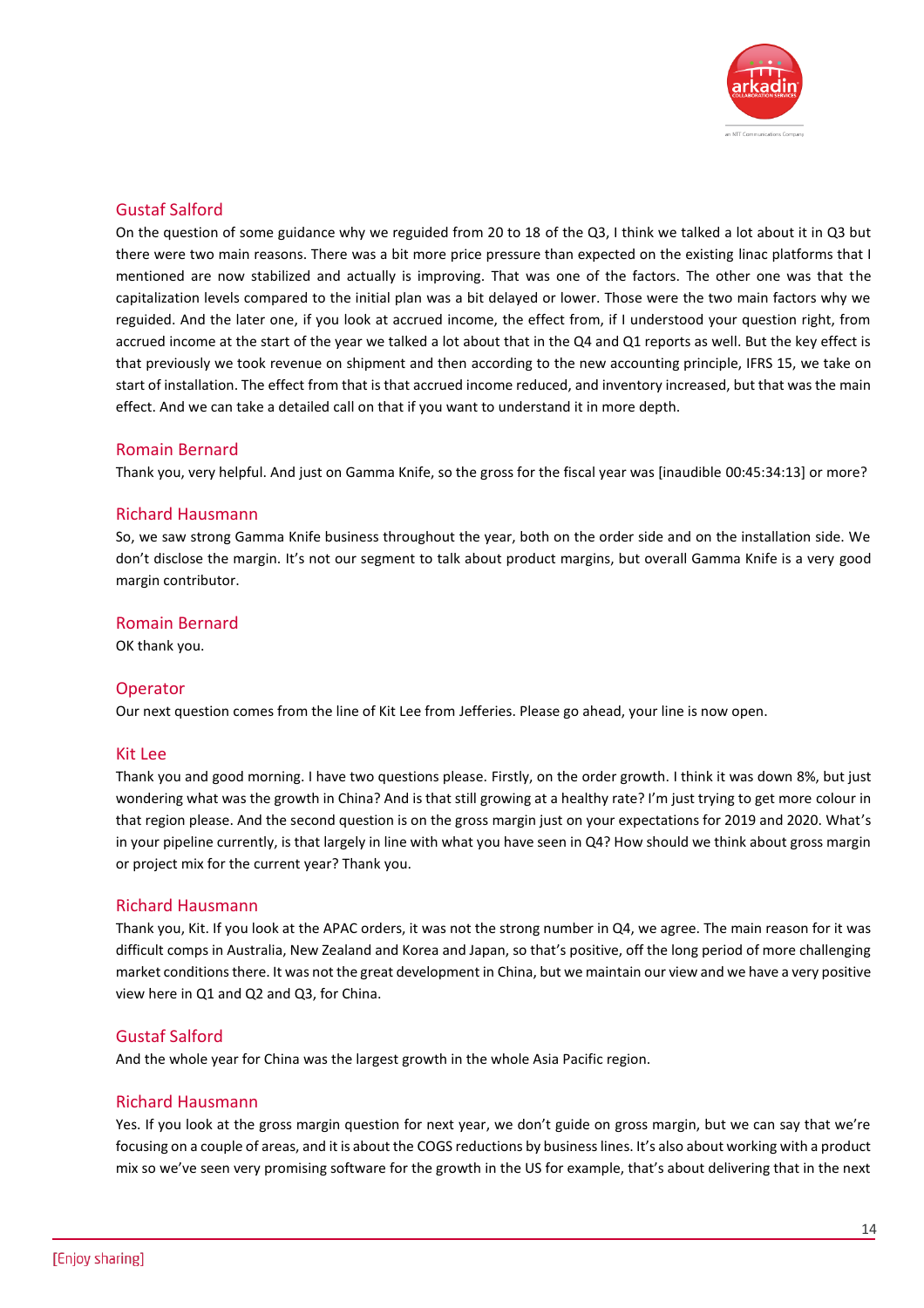

year. Then of course also the Gamma Knife business and so on, so we have a positive perspective on gross margin there as well. And it's also about growing the service business. Now we saw a strong growth in Q4 of around 9% and 7% for the full year, so it's really to continue this strong growth going forward to support the gross margin.

#### Kit Lee

And maybe just to follow up on China, do you think that's just a temporary blip on the market demand? If I look at variance numbers in the same quarter, they seem to be doing quite well in that market, so I'm just wondering what were the factors in this quarter in China?

#### Richard Hausmann

We see that absolutely as a temporary thing. There's always a certain variability from quarter to quarter. Overall China is our stronghold. We're market leaders there. We strongly connected and our customer base is extremely happy also with our products. Good situation to grow further. We're bringing out now during this fiscal year what we call the value linac, which will cater to the small bunker situations which are there from the cobolt system so we see quite a good momentum still. I'm a deep believer in China actually, overall as a company we're investing significantly into China in our engineering and productive processes, so from that point of view I see unbroken dynamics.

#### Kit Lee

OK. Thank you.

#### Operator

Our next question comes from the line of Veronica Dubayova, from Goldman Sachs. Please go ahead, your line is now open.

#### Veronica Dubayova

Yes, good morning gentlemen, and thank you for taking my questions. I'd like to start with Unity please. I'm just curious Richard, when do you think we see further acceleration in the order of momentum for Unity? I mean, we've been at this six to eight for a couple of quarters now. What needs to happen for you to start seeing faster growth in Unity orders than where you've been tracking the last few quarters?

#### Richard Hausmann

Yes, you're right what you're saying. I think we will accelerate in the quarters this year; we're confirming our 75 for the middle of next year which means we're 30 away from it. We have 45 Unity orders in the backlog. I'm optimistic about that target. And it could also be more. But let's see how the whole timeline goes. We realize really that the order process takes longer for clinics and hospitals. It's not only for us by the way. But the others have started a little bit earlier. So, from that point of view, I'm optimistic that we're getting to this level of seven, eight or more. Then of course the big push will come as soon as more clinical results are out and initiatives for different reimbursement. As I said before, the clinical results individually right now from what we hear from our customers and their patient, is just outstanding. So, from that point of view I'm bullish on this Unity thing.

#### Veronica Dubayova

So, you think the only thing other than time, the only other thing you need to see further growth is clinical data which will not come for another year?

#### Richard Hausmann

Yes, clinical data, and more systems being in use, more data coming, more statistics, different applications. We now have seen 12 different cancer types. There is more to be done. That I agree.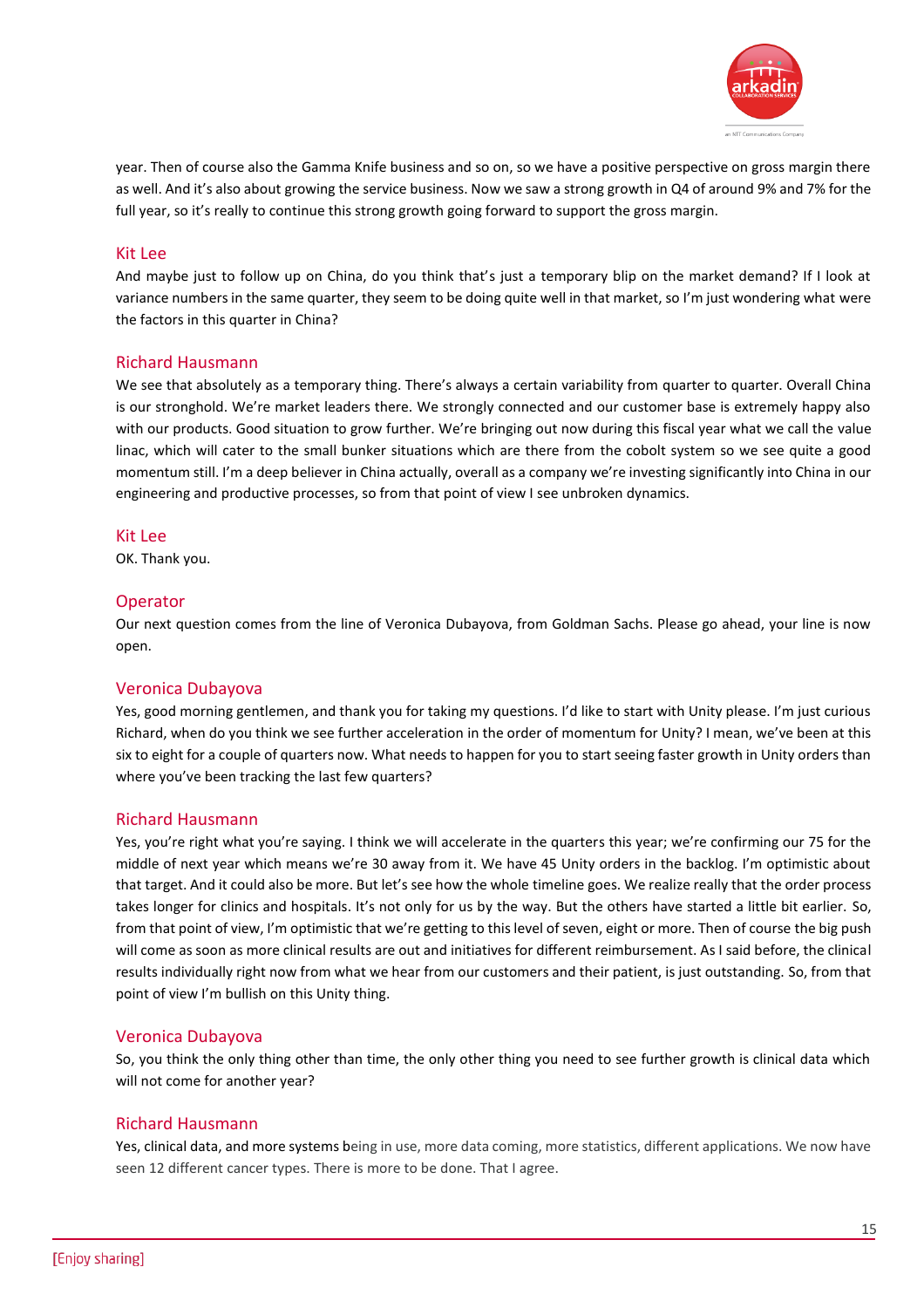

#### Veronica Dubayova

OK. Thank you. And then my other question for you, although I have a couple of financial questions for Gustaf after that, is thinking about the guidance. Obviously 8-10% may be a slightly wider range than what we've been used to from you guys in the past. What would leave you at the lower end versus the upper end of that revenue growth rate range for the year?

#### Richard Hausmann

If you look around the world, I would call it not the most stable world right now. From the overall financial situation, tariffs back and forth, Brexit still in the air. So, it's not unnatural I would say that in particular situations we are a little bit more cautious in our guidance. But you know me, I'm also quite optimistic that we will hit this guidance quite well.

#### Veronica Dubayova

OK, thank you very much. And then Gustaf, two questions from my side for you. One is I might have missed this in your prepared remarks, but the guidance you have for R&D capitalization and R&D amortization for the year if you could clarify that, that would be helpful.

#### Gustaf Salford

We had one-off costs of 20 million SEK so if you exclude that that's the level I would expect into next year. On the capitalization rate that 124, that will be built up over the next couple of months and quarters up to around 150, 160 level I would say, throughout the next year.

#### Veronica Dubayova

OK. That's great, and my second question, can I just confirm, I wasn't clear in your response to one of the previous questions. Do you expect gross margins to improve in fiscal year 20? Or to remain stable at around the 42%? What is embedded in the guidance that you've given for the year?

# Gustaf Salford

We don't guide on 42%. I'm more talking about the driving forces there.

#### Veronica Dubayova

OK thank you.

Gustaf Salford So, we're not guiding.

#### Veronica Dubayova

You're not ready to comment on whether gross margins are flat or they go up from here?

#### Gustaf Salford

We see good opportunity and good drivers to increase and the primary driver would then be cost reduction across the business line and the second driver would be product mix, to work with that on the software service and solutions side. That's the two main drivers.

#### Veronica Dubayova

OK, thank you very much.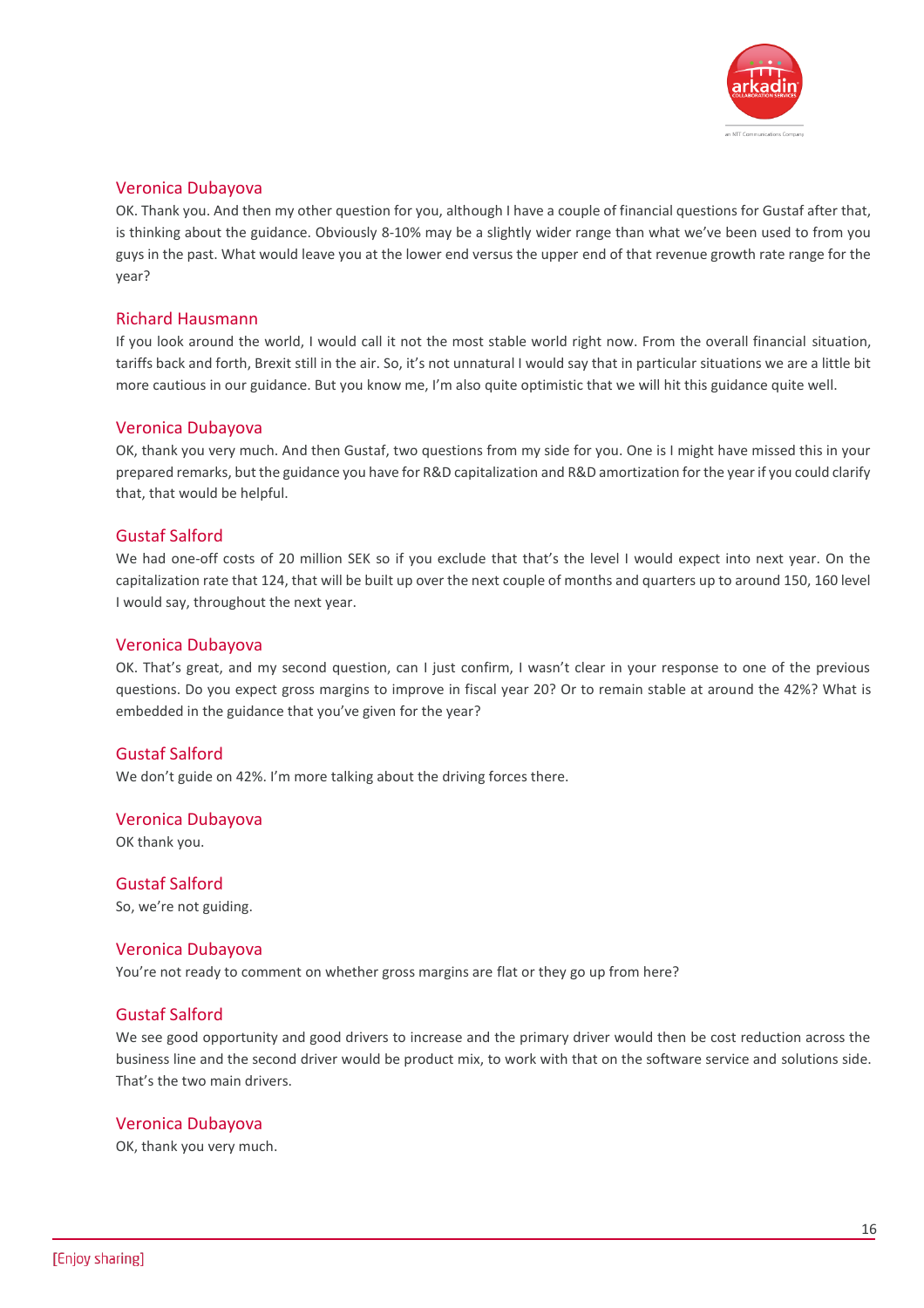

# Richard Hausmann

One or two things Veronica, which you also need to add on that is that on our development of the linacs because this is the biggest business as you know, the price stabilization in the last few quarters is quite potentially increasing prices with our configuration management etcetera and our marketing activities around that. I'm quite happy about that too.

# Veronica Dubayova

Understood. Thank you both very much.

# **Operator**

OK our final question comes from the line of Scott Bardo, from Berenberg. Please go ahead, your line is now open.

# Scott Bardo

Yes, thanks for taking my questions and I'm sorry if I'm going over old ground. The call was not legible for the first 30 minutes or so. First question Richard just on Unity please, can you give us a bit of an update as to where we are with some of the features and functionality of Unity? Do you have automatic gating now, or are you still in a manual gating scenario? Perhaps some update on functional MRI and real time treatment planning just some sense there please. Second question just really coming back to your capital markets day in September 2018 so eight, nine months ago. Where you guided for around 20% margins for the fiscal year you've just presented and the upcoming fiscal year and out to 22% margins out to 2022, 2023. Now clearly growth has been a bit better, currencies have been favorable, yet you posted an 18% margin this current fiscal and are now guiding for a 19% in the next fiscal. So, just can you give us some sense as to what has really changed? Why did you underperform your capital market expectation? And why are you guiding slightly softer than you anticipated nine months ago and are you still confident in the mid-term margin outlook? Thank you.

# Richard Hausmann

Great, good questions. Let me start with the Unity. The automatic gating will now be released in a first version towards the end of this calendar year. And we're working on that. That is not yet released to the full market but will be. We also see our customers using the manual gating, or the dialing gating which actually is working quite well too, because the doctor sits behind the console anyway in these adapted procedures. The diffusion is on the research model available already and clearly shows on those sides which are using it the advantage of high versus low field systems, in MR and it shows much better diffusions imaging as it shows overall much better image quality anyway. In particular in the real time mode which is also a requirement of a good visual gating, which we can provide on the system. So, I would say from the functionality point of view, we are quite on track and we will fill the gaps which we still have on the gating in due time as we move forward. Coming to the capital market, I agree with you that we didn't fulfill for last year for sure. That was a little bumpy I would say start of the year which we couldn't completely recover to the end. It was also partly related to this transition into this new accounting regime. It was the first year and the start was a bit influenced by that. We are now in the mode that we are completely running that new method. I'm very pleased to see that we have delivered and started installations of more systems than ever for Elekta in the last fiscal year. From that point of view, we are on much more stable ground. Still we have to do some investments into Unity commercialization. We wanted to do a few more things on Elekta Digital. The full momentum for Mosaiq Plaza which actually a bit overwhelmed us, even the interest, so we want to be a bit faster implementing all the topics and get it to market. So that is the other reasons why we guide not the full 20 for this fiscal year but to 19. But we confirm the mid-term scenario of the year afterwards, its 20% then also 22 in the last two years of this guidance period.

# Scott Bardo

OK, very clear, thank you very much. And just perhaps on a very quick financial related follow up for Gustaf please, I think you mentioned this on the call, but it broke off. Just IFRS 16, not 15, with respect to operating leases. Was there any impact, positive or negative to EBIT margins this year and EPS please?